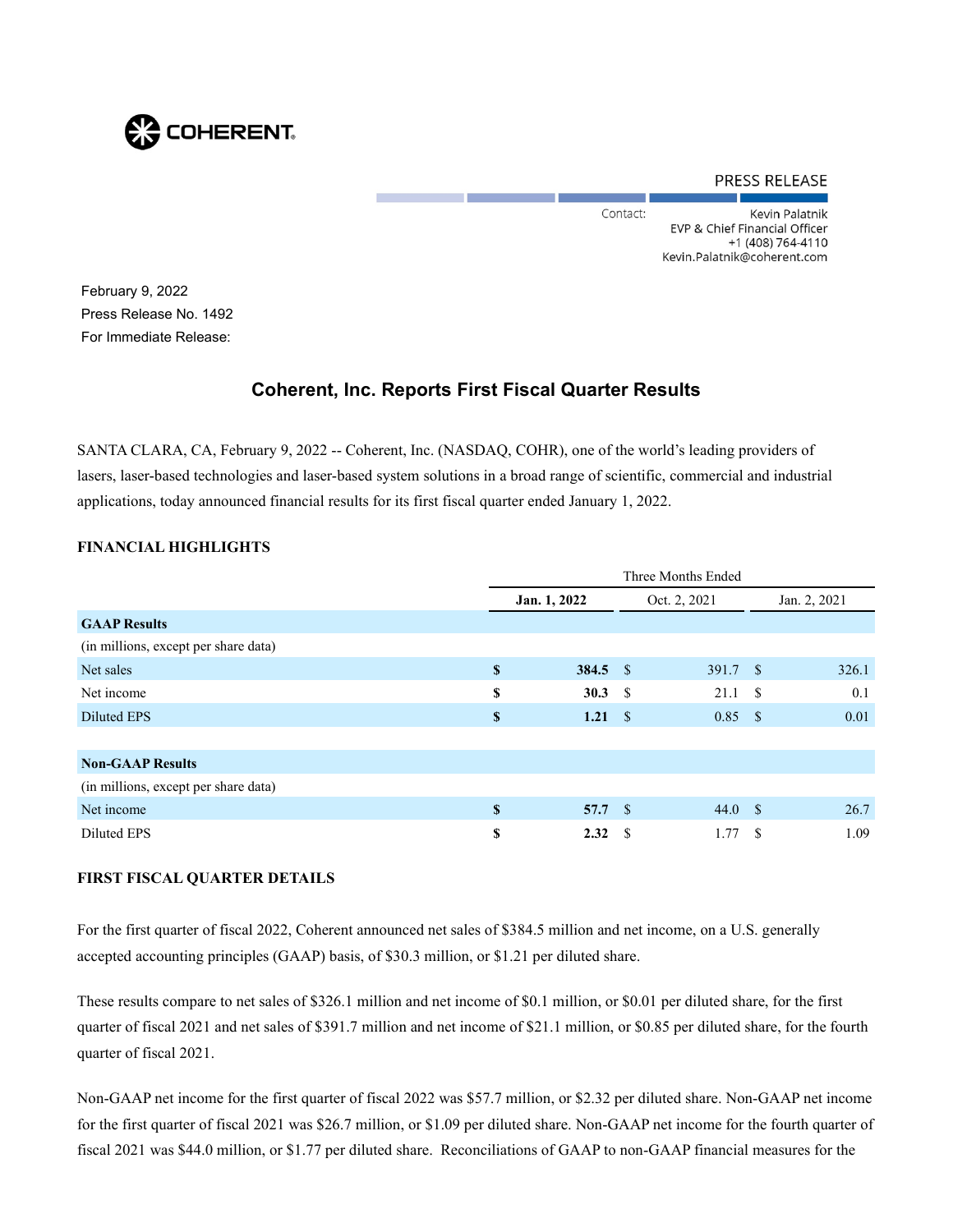three months ended January 1, 2022, October 2, 2021 and January 2, 2021 appear in the financial statements portion of this release under the heading "Reconciliation of GAAP to Non-GAAP net income."

"I couldn't be prouder of the global Coherent team which delivered another quarter of strong financial results with solid growth sequentially and year over year, even with Q1 historically being a seasonally weak quarter as well as the pending merger. Sequentially, revenue was virtually flat, but we grew bookings, non-GAAP margins and EPS and our book-to-bill was substantially greater than one, resulting in the highest quarter-end backlog in more than three years," said Andy Mattes, Coherent President and CEO. "Our ongoing good to great transformation project, primarily driving improvements in our ILS segment, along with additional product efficiencies yielded a Q1'22 non-GAAP gross margin of over 44 percent, an improvement of 370 bps from last quarter. Demonstrating the operating leverage in our business model, non-GAAP operating margin reached a three year high of 20% and non-GAAP earnings per share improved by over 31% from last quarter. Finally, we continue to have a strong balance sheet and will continue to focus on operational excellence to further strengthen our overall financial results."

Our proposed merger with II-VI has received all global regulatory approvals other than from competition authorities in South Korea and China. Coherent now anticipates that the merger should close by the middle of the second calendar quarter of 2022.

|                                                        | Three Months Ended |          |               |         |               |              |
|--------------------------------------------------------|--------------------|----------|---------------|---------|---------------|--------------|
|                                                        | Jan. 1, 2022       |          | Oct. 2, 2021  |         |               | Jan. 2, 2021 |
|                                                        |                    |          |               |         |               |              |
| Net sales                                              | $\mathbf S$        | 384,507  | <sup>\$</sup> | 391,674 | $\mathcal{S}$ | 326,053      |
| Cost of sales <sup><math>(A)(B)(C)(D)(E)</math></sup>  |                    | 216,943  |               | 239,838 |               | 206,057      |
| Gross profit                                           |                    | 167,564  |               | 151,836 |               | 119,996      |
| Operating expenses:                                    |                    |          |               |         |               |              |
| Research & development <sup>(A)(B)(E)</sup>            |                    | 29,769   |               | 32,056  |               | 28,221       |
| Selling, general & administrative <sup>(A)(B)(E)</sup> |                    | 93,774   |               | 78,754  |               | 74,228       |
| Merger and acquisition $costs^{(F)}$                   |                    | 977      |               | 1,473   |               |              |
| Amortization of intangible assets <sup>(C)</sup>       |                    | 565      |               | 584     |               | 597          |
| Total operating expenses                               |                    | 125,085  |               | 112,867 |               | 103,046      |
| Income from operations                                 |                    | 42,479   |               | 38,969  |               | 16,950       |
| Other expense, $net^{(B)(G)}$                          |                    | (6, 185) |               | (9,233) |               | (2,289)      |
| Income before income taxes                             |                    | 36,294   |               | 29,736  |               | 14,661       |
| Provision for income taxes $(H)$                       |                    | 6,029    |               | 8,678   |               | 14,517       |
| Net income                                             | $\mathbf{s}$       | 30,265   | $\mathcal{S}$ | 21,058  | -S            | 144          |
|                                                        |                    |          |               |         |               |              |
| Net income per share:                                  |                    |          |               |         |               |              |
| Basic                                                  | S                  | 1.23     | -S            | 0.86    | -S            | 0.01         |
| Diluted                                                |                    | 1.21     | -\$           | 0.85    | -\$           | 0.01         |
|                                                        |                    |          |               |         |               |              |
| Shares used in computations:                           |                    |          |               |         |               |              |
| Basic                                                  |                    | 24,542   |               | 24,472  |               | 24,264       |
| Diluted                                                |                    | 24,919   |               | 24,899  |               | 24,455       |

Summarized statement of operations information is as follows (unaudited, in thousands, except per share data):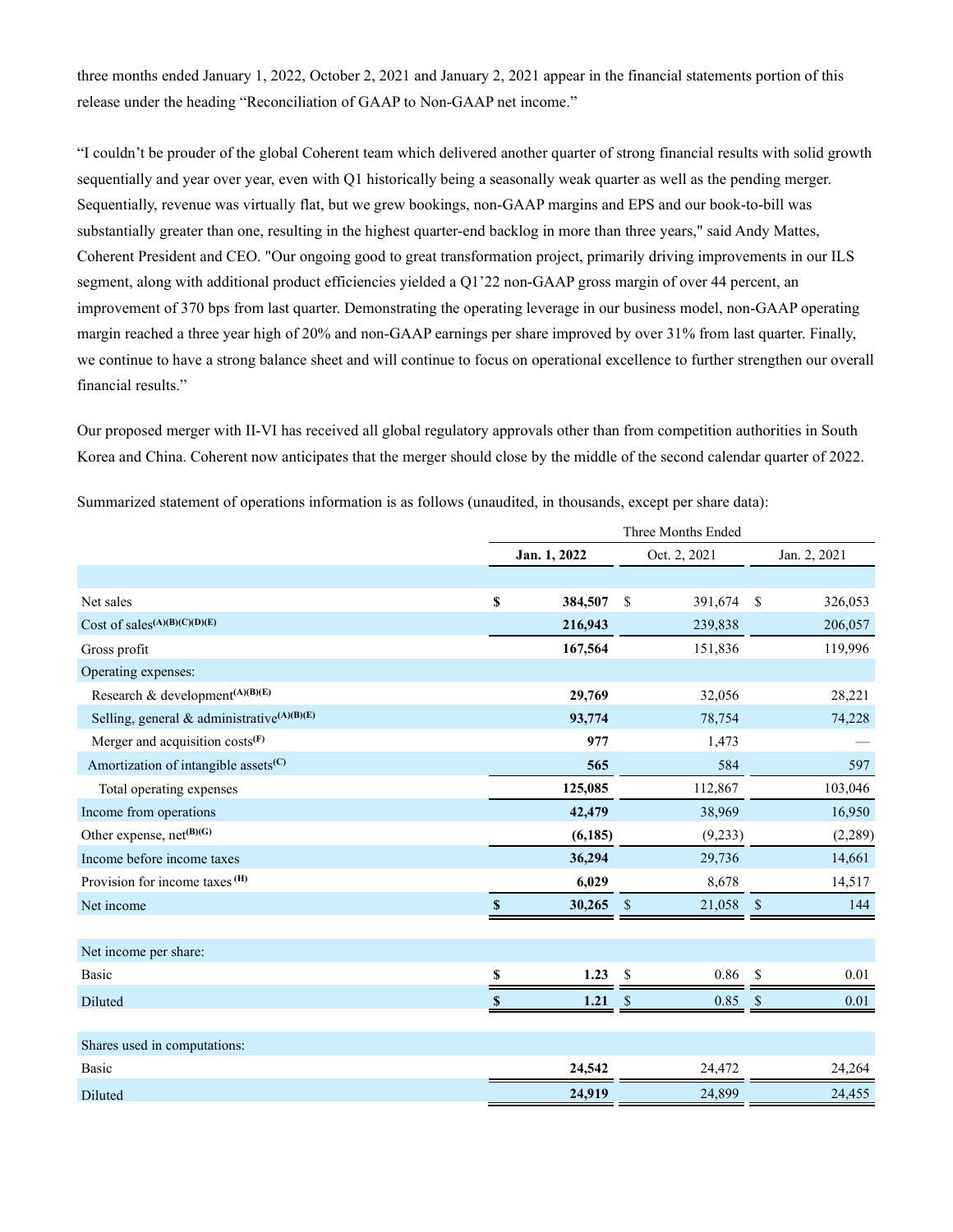**(A)** Stock-based compensation expense included in operating results is summarized below (all footnote amounts are unaudited, in thousands, except per share data):

| <b>Stock-based compensation expense</b>          | Three Months Ended |                              |  |       |              |        |
|--------------------------------------------------|--------------------|------------------------------|--|-------|--------------|--------|
|                                                  |                    | Jan. 1, 2022<br>Oct. 2, 2021 |  |       | Jan. 2, 2021 |        |
| Cost of sales                                    | S                  | 1.731                        |  | 1.694 |              | 2,272  |
| Research & development                           |                    | 1.236                        |  | 1.134 |              | 1,199  |
| Selling, general & administrative <sup>(1)</sup> |                    | 28,940                       |  | 7.152 |              | 8,714  |
| Impact on income from operations                 |                    | 31,907                       |  | 9,980 |              | 12.185 |

For the fiscal quarters ended January 1, 2022, October 2, 2021 and January 2, 2021, the impact on net income, net of tax was \$29,613 (\$1.20 per diluted share), \$8,696 (\$0.35 per diluted share) and \$10,613 (\$0.43 per diluted share), respectively.

- $<sup>(1)</sup>$  The fiscal quarter ended January 1, 2022 includes a \$19.7 million stock-based compensation expense resulting</sup> from the acceleration of vesting of restricted stock units for certain executives.
- **(B)** Changes in deferred compensation plan liabilities are included in cost of sales and operating expenses while gains and losses on deferred compensation plan assets are included in other income (expense), net. Deferred compensation expense (benefit) included in operating results is summarized below:

| Deferred compensation expense (benefit) | Three Months Ended |          |  |              |      |              |
|-----------------------------------------|--------------------|----------|--|--------------|------|--------------|
|                                         | Jan. 1, 2022       |          |  | Oct. 2, 2021 |      | Jan. 2, 2021 |
| Cost of sales                           |                    | $(6)$ \$ |  | 24           | - \$ |              |
| Research & development                  |                    | (71)     |  | 350          |      | 295          |
| Selling, general & administrative       |                    | (415)    |  | 1.799        |      | 1,806        |
| Impact on income from operations        |                    | (492)    |  | 2.173        |      | 2,112        |

For the fiscal quarters ended January 1, 2022, October 2, 2021 and January 2, 2021, the impact on other income (expense), net from gains or losses on deferred compensation plan assets was expense of \$300, income of \$2,308 and income of \$2,296, respectively.

**(C)** Amortization of intangibles is included in cost of sales and operating expenses as summarized below:

| <b>Amortization of intangibles</b> | Three Months Ended |       |              |       |              |       |
|------------------------------------|--------------------|-------|--------------|-------|--------------|-------|
|                                    | Jan. 1, 2022       |       | Oct. 2, 2021 |       | Jan. 2, 2021 |       |
| Cost of sales                      |                    | 818   |              | 1.975 |              | 2,017 |
| Amortization of intangible assets  |                    | 565   |              | 584   |              | 597   |
| Impact on income from operations   |                    | 1.383 |              | 2.559 |              | 2,614 |

For the fiscal quarters ended January 1, 2022, October 2, 2021 and January 2, 2021, the impact on net income, net of tax was \$1,190 (\$0.05 per diluted share), \$2,235 (\$0.09 per diluted share), and \$2,270 (\$0.09 per diluted share), respectively.

**(D)** For the fiscal quarter ended October 2, 2021 the impact of inventory step-up costs related to acquisitions was \$587 (\$453 net of tax (\$0.02 per diluted share)).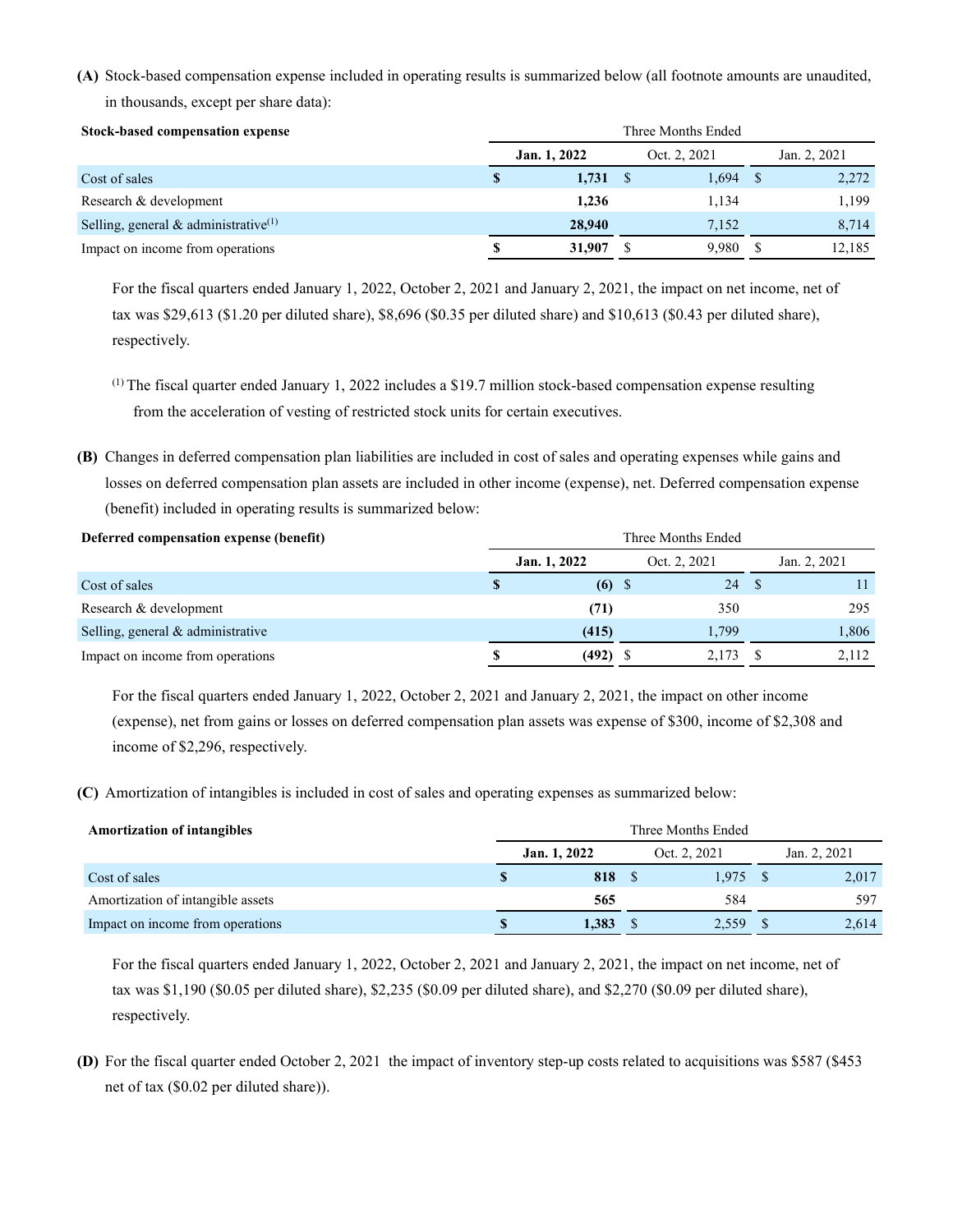- **(E)** For the fiscal quarters ended January 1, 2022, October 2, 2021 and January 2, 2021, the impact of restructuring charges was a gain of \$10 (\$7 net of tax (\$0.00 per diluted share)), charge of \$3,081 (\$2,690 net of tax (\$0.11 per diluted share)) and charge of \$5,383 (\$4,473 net of tax (\$0.18 per diluted share)), respectively.
- **(F)** For the fiscal quarters ended January 1, 2022 and October 2, 2021, we incurred merger and acquisitions costs of \$977 (\$755 net of tax (\$0.03 per diluted share)) and \$1,473 (\$1,138 net of tax (\$0.04 per diluted share)), respectively.
- **(G)** For the fiscal quarter ended October 2, 2021 other income (expense), net includes a loss from the dissolution of our OR Laser operations of \$5,291 (\$5,291 net of tax (\$0.21 per diluted share)).
- **(H)** The fiscal quarters ended January 1, 2022, October 2, 2021 and January 2, 2021 included a non-recurring income tax charge of \$514 (\$0.02 per diluted share), \$2,466 (\$0.10 per diluted share) and \$8,614 (\$0.35 per diluted share), respectively. The fiscal quarters ended January 1, 2022 and January 2, 2021 included a net benefit of \$4,630 (\$0.19 per diluted share) and a charge of \$611 (\$0.03 per diluted share), of excess tax charges (benefits) for employee stock-based compensation, respectively.

|                                                                    | Jan. 1, 2022 |           |    | Oct. 2, 2021 |
|--------------------------------------------------------------------|--------------|-----------|----|--------------|
| <b>ASSETS</b>                                                      |              |           |    |              |
| Current assets:                                                    |              |           |    |              |
| Cash, cash equivalents, restricted cash and short-term investments | S            | 394,044   | \$ | 458,061      |
| Accounts receivable, net                                           |              | 243,378   |    | 249,389      |
| Inventories                                                        |              | 393,629   |    | 392,241      |
| Prepaid expenses and other assets                                  |              | 100,389   |    | 79,594       |
| Total current assets                                               |              | 1,131,440 |    | 1,179,285    |
| Property and equipment, net                                        |              | 306,872   |    | 302,613      |
| Other assets                                                       |              | 410,088   |    | 407,032      |
| Total assets                                                       | $\mathbf{s}$ | 1,848,400 | \$ | 1,888,930    |
|                                                                    |              |           |    |              |
| <b>LIABILITIES AND STOCKHOLDERS' EQUITY</b>                        |              |           |    |              |
| Current liabilities:                                               |              |           |    |              |
| Short-term borrowings                                              | $\mathbf{s}$ | 9,005     | \$ | 18,395       |
| Accounts payable                                                   |              | 100,424   |    | 104,539      |
| Other current liabilities                                          |              | 235,947   |    | 259,281      |
| Total current liabilities                                          |              | 345,376   |    | 382,215      |
| Long-term liabilities                                              |              | 605,040   |    | 638,530      |
| Total stockholders' equity                                         |              | 897,984   |    | 868,185      |
| Total liabilities and stockholders' equity                         | \$           | 1,848,400 | \$ | 1,888,930    |

Summarized balance sheet information is as follows (unaudited, in thousands):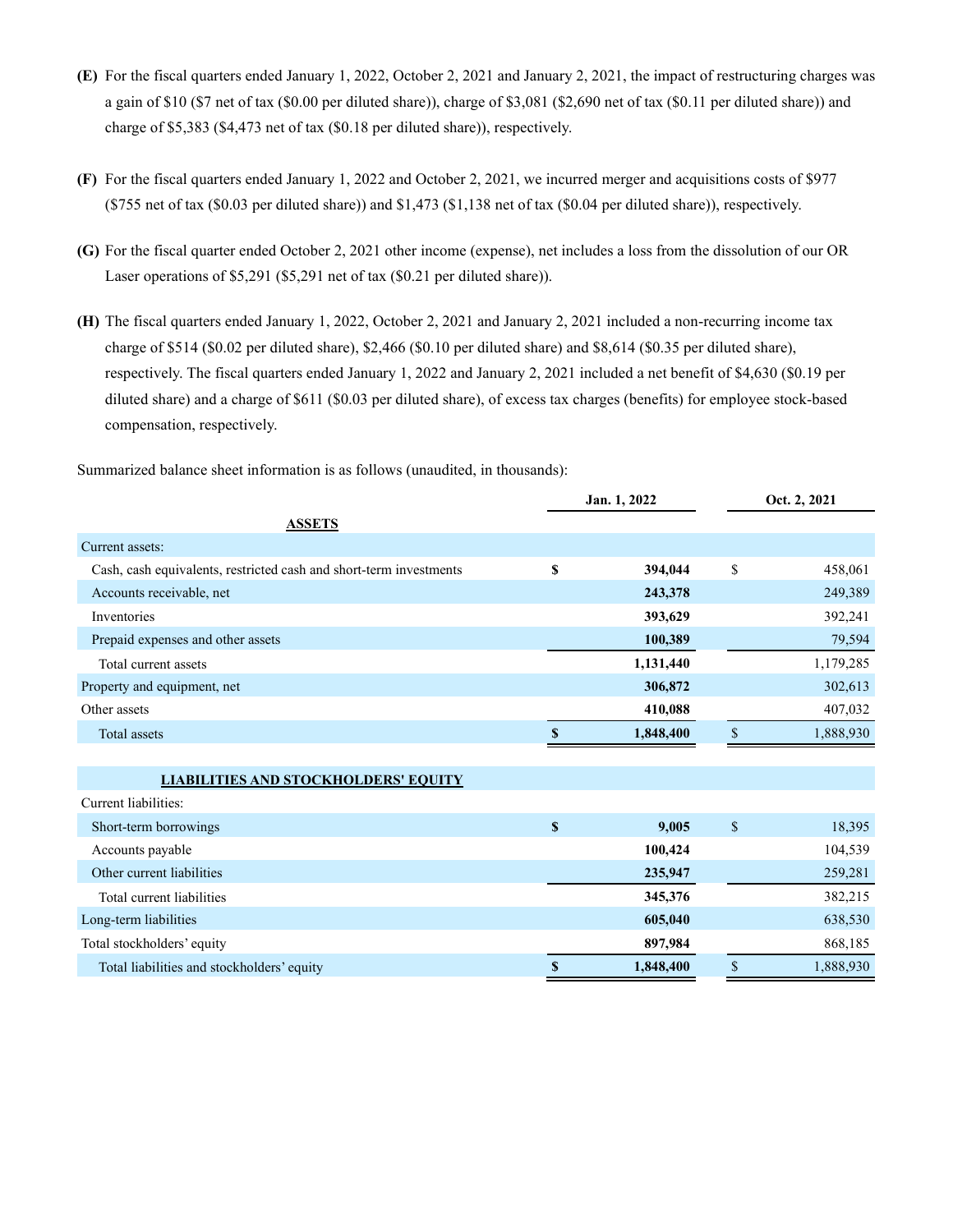Reconciliation of GAAP to Non-GAAP net income, net of tax (unaudited, in thousands, other than per share data):

|                                                            | Three Months Ended |              |               |           |     |              |  |
|------------------------------------------------------------|--------------------|--------------|---------------|-----------|-----|--------------|--|
|                                                            |                    | Jan. 1, 2022 | Oct. 2, 2021  |           |     | Jan. 2, 2021 |  |
| GAAP net income                                            | S                  | 30,265       | -S            | 21,058 \$ |     | 144          |  |
| Stock-based compensation expense                           |                    | 29,613       |               | 8,696     |     | 10,613       |  |
| Amortization of intangible assets                          |                    | 1,190        |               | 2,235     |     | 2,270        |  |
| Restructuring charges (gains) and other                    |                    | (7)          |               | 2,690     |     | 4,473        |  |
| Non-recurring tax expense                                  |                    | 514          |               | 2,466     |     | 8,614        |  |
| Tax charge (benefit) from stock-based compensation expense |                    | (4,630)      |               |           |     | 611          |  |
| Purchase accounting step-up amortization                   |                    |              |               | 453       |     |              |  |
| Loss on OR Laser dissolution                               |                    |              |               | 5,291     |     |              |  |
| Merger and acquisition costs                               |                    | 755          |               | 1,138     |     |              |  |
| Non-GAAP net income                                        |                    | 57,700       |               | 44,027    |     | 26,725       |  |
| Non-GAAP net income per diluted share                      | S                  | 2.32         | <sup>\$</sup> | 1.77      | \$. | 1.09         |  |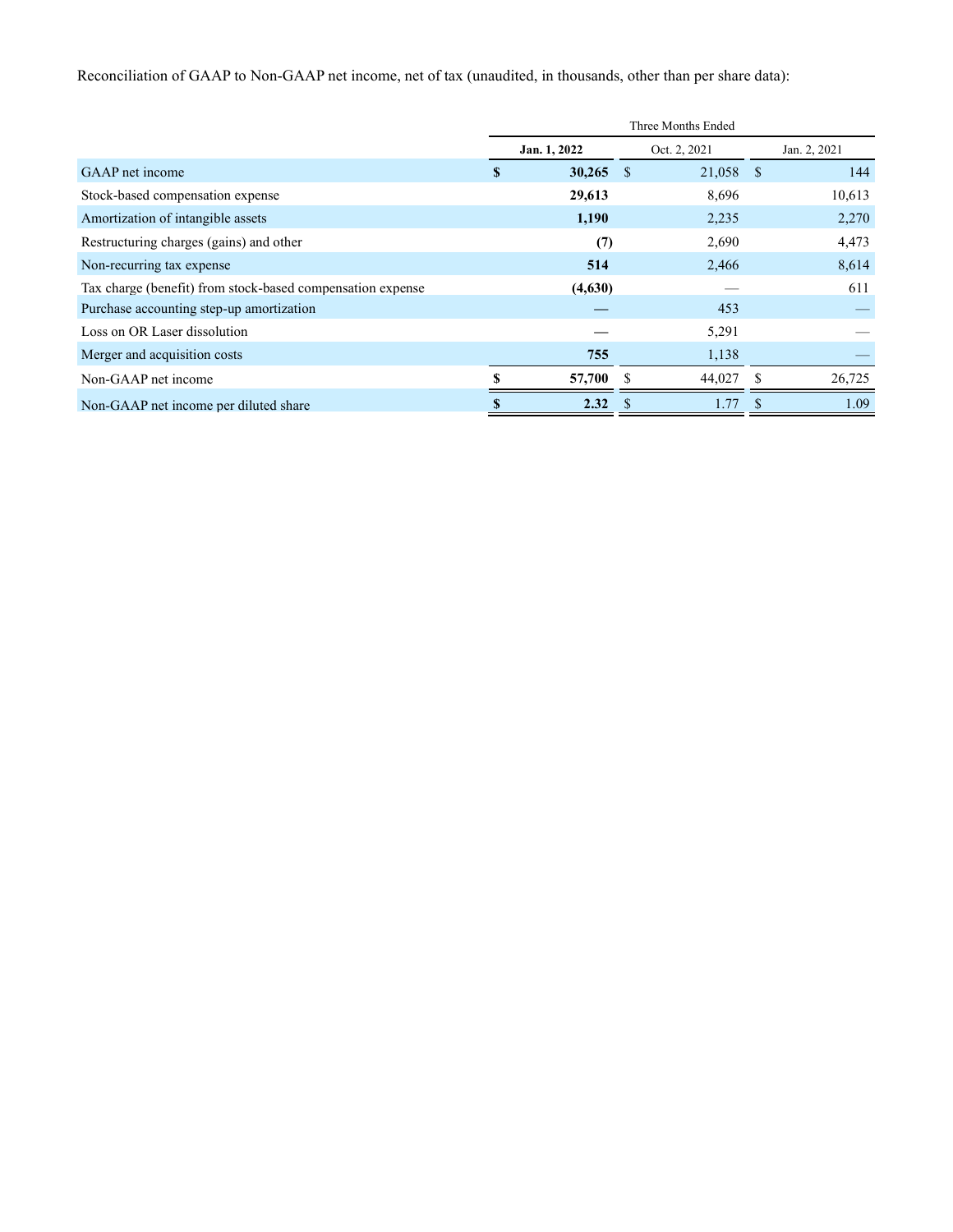#### **Cautionary Note Regarding Forward-Looking Statements**

This press release contains forward-looking statements relating to future events and expectations that are based on certain assumptions and contingencies, including statements regarding the strengthening of our overall financial results and the expected closing timing of the transaction with II-VI Incorporated. The forward-looking statements are made pursuant to the safe harbor provisions of the U.S. Private Securities Litigation Reform Act of 1995. The forward-looking statements in this document are not guarantees of future results or performance and involve risks, uncertainties and assumptions that could cause actual results, performance, or trends to differ materially from those expressed in the forward-looking statements herein or in previous disclosures.

II‑VI and Coherent believe that all forward-looking statements made in this press release have a reasonable basis, but there can be no assurance that management's expectations, beliefs, or projections as expressed in the forward-looking statements will actually occur or prove to be correct. In addition to general industry and global economic conditions, factors that could cause actual results to differ materially from those discussed in the forward-looking statements in this press release include, but are not limited to: (a) with respect to both Coherent's business outlook and the proposed transaction with II-VI: (i) risks associated with the recovery of global and regional economies from the negative effects of the COVID-19 pandemic and related private and public sector measures; (ii) the impact of COVID-19 related matters on our business and the combined company; (iii) our ability to successfully transfer the manufacturing of our High Power Fiber Lasers and related business and operations between facilities (including in connection with the proposed transaction); (iv) our ability to successfully manage our planned site consolidation projects and other cost reduction programs and to achieve the related anticipated savings and improved operational efficiencies (including in connection with the proposed transaction); and (v) our ability to provide a safe working environment for employees during the COVID-19 pandemic or any other public health crises, including pandemics or epidemics; (b) with respect to Coherent's business outlook: (i) global demand, acceptance and adoption of our products; (ii) the worldwide demand for flat panel displays and adoption of OLED for mobile displays; (iii) the pricing and availability of OLED displays; (iv) the demand for and use of our products in commercial applications; (v) our ability to generate sufficient cash to fund capital spending or debt repayment; (vi) our successful implementation of our customer design wins; (vii) our and our customers' exposure to risks associated with worldwide economic conditions; (viii) our customers' ability to cancel long-term purchase orders; (ix) the ability of our customers to forecast their own end markets; (x) our ability to accurately forecast future periods; (xi) continued timely availability of products and materials from our suppliers; (xii) our ability to timely ship our products and our customers' ability to accept such shipments; (xiii) our ability to have our customers qualify our products; (xiv) worldwide government economic policies, including trade relations between the United States and China; and (xv) our ability to manage our expanded operations; and (c) with respect to the proposed transaction between Coherent and II-VI: (i) the failure of any one or more of the assumptions stated above to prove to be correct; (ii) the conditions to the completion of the proposed transaction, including the receipt of any required regulatory approvals, and the risks that those conditions will not be satisfied in a timely manner or at all; (iii) the occurrence of any event, change or other circumstances that could give rise to an amendment or termination of the merger agreement relating to the proposed transaction, including the receipt by either party of an unsolicited proposal from a third party; (iv) II‑VI's ability to finance the proposed transaction, the substantial indebtedness II‑VI expects to incur in connection with the proposed transaction and the need to generate sufficient cash flows to service and repay such debt;  $(v)$  the possibility that the combined company may be unable to achieve expected synergies, operating efficiencies and other benefits within the expected time-frames or at all and to successfully integrate Coherent's operations with those of the combined company; (vi) the possibility that such integration may be more difficult, time-consuming or costly than expected or that operating costs and business disruption (including, without limitation, disruptions in relationships with employees, customers or suppliers) may be greater than expected in connection with the proposed transaction; (vii) litigation and any unexpected costs, charges or expenses resulting from the proposed transaction; (viii) the risk that disruption from the proposed transaction materially and adversely affects the respective businesses and operations of II‑VI and Coherent; (ix) potential adverse reactions or changes to business relationships resulting from the announcement, pendency or completion of the proposed transaction; (x) the ability of II‑VI and Coherent to retain and hire key employees; (xi) the purchasing patterns of customers and end users; (xii) the timely release of new products, and acceptance of such new products by the market; (xiii) the introduction of new products by competitors and other competitive responses; (xiv) II‑VI's and Coherent's ability to assimilate recently acquired businesses and realize synergies, cost savings and opportunities for growth in connection therewith, together with the risks, costs, and uncertainties associated with such acquisitions; (xv) II-VI's and Coherent's ability to devise and execute strategies to respond to market conditions; (xvi) the risks to anticipated growth in industries and sectors in which II‑VI and Coherent operate; (xvii) the risks to realizing the benefits of investments in research and development and